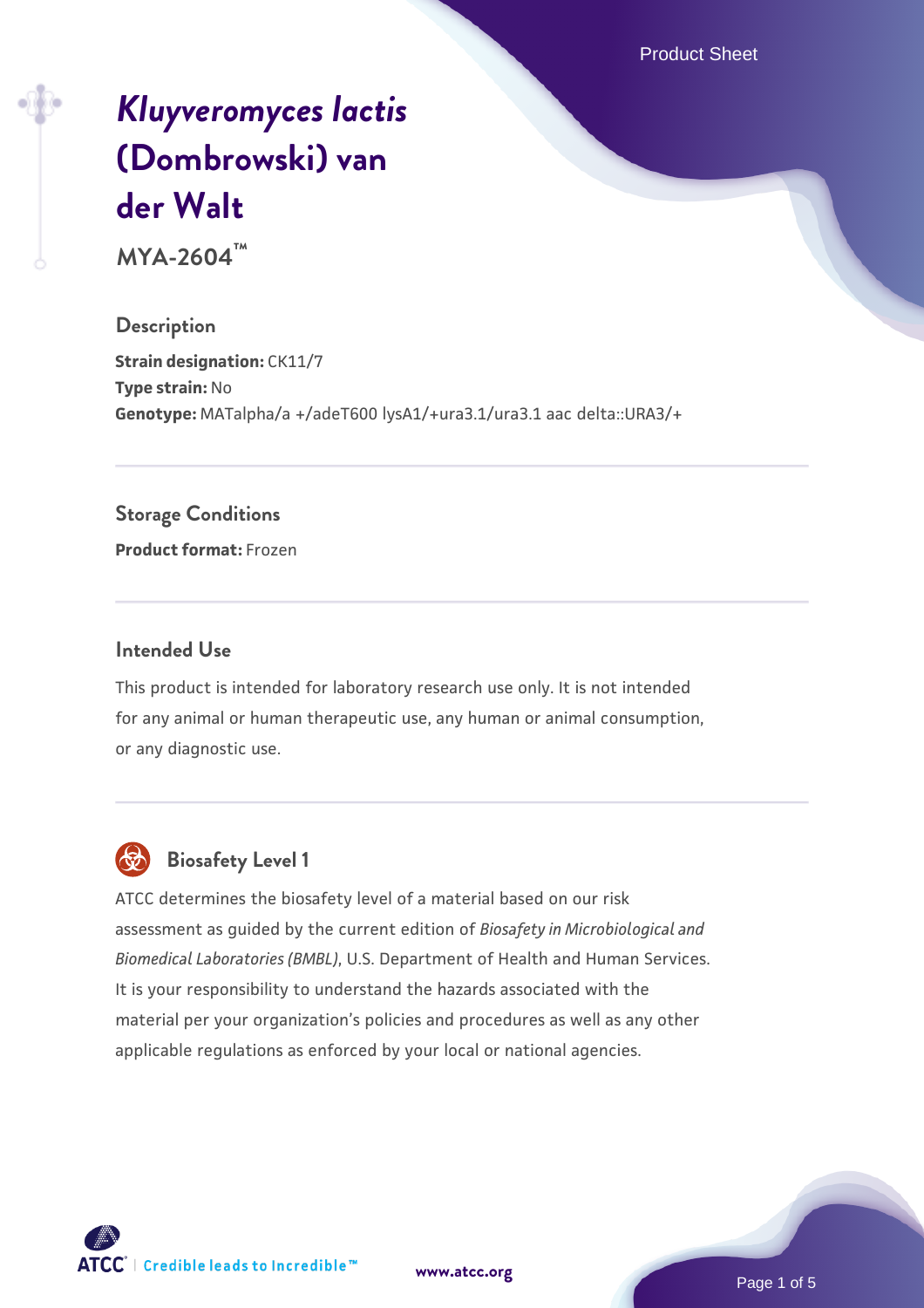ATCC highly recommends that appropriate personal protective equipment is always used when handling vials. For cultures that require storage in liquid nitrogen, it is important to note that some vials may leak when submersed in liquid nitrogen and will slowly fill with liquid nitrogen. Upon thawing, the conversion of the liquid nitrogen back to its gas phase may result in the vial exploding or blowing off its cap with dangerous force creating flying debris. Unless necessary, ATCC recommends that these cultures be stored in the vapor phase of liquid nitrogen rather than submersed in liquid nitrogen.

# **Certificate of Analysis**

For batch-specific test results, refer to the applicable certificate of analysis that can be found at www.atcc.org.

# **Growth Conditions**

**Medium:**  [ATCC Medium 1245: YEPD](https://www.atcc.org/-/media/product-assets/documents/microbial-media-formulations/1/2/4/5/atcc-medium-1245.pdf?rev=705ca55d1b6f490a808a965d5c072196) **Temperature:** 25°C

# **Material Citation**

If use of this material results in a scientific publication, please cite the material in the following manner: *Kluyveromyces lactis* (Dombrowski) van der Walt (ATCC MYA-2604)

# **References**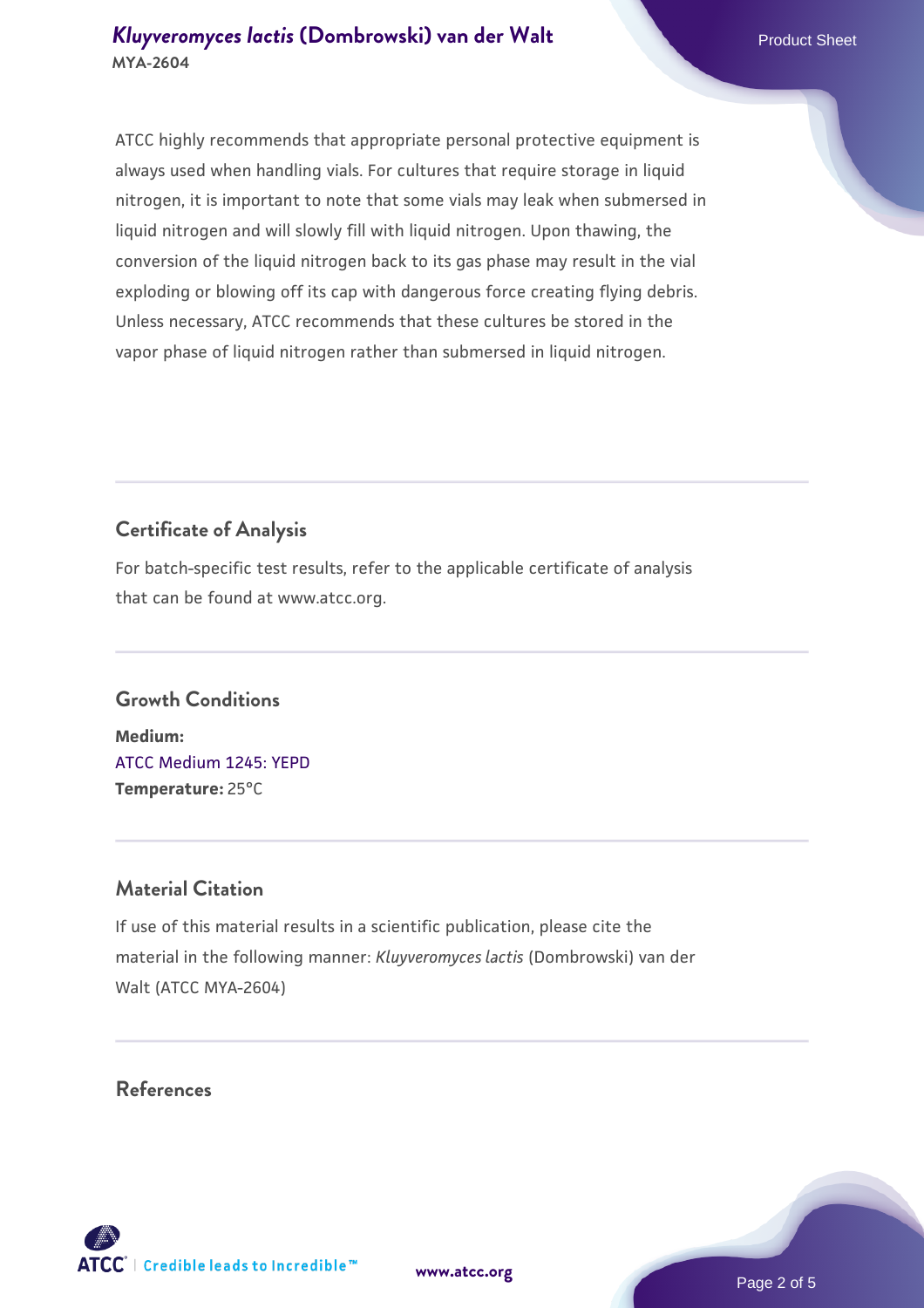#### *[Kluyveromyces lactis](https://www.atcc.org/products/mya-2604)* **[\(Dombrowski\) van der Walt](https://www.atcc.org/products/mya-2604)** Product Sheet **MYA-2604**

References and other information relating to this material are available at www.atcc.org.

#### **Warranty**

The product is provided 'AS IS' and the viability of ATCC® products is warranted for 30 days from the date of shipment, provided that the customer has stored and handled the product according to the information included on the product information sheet, website, and Certificate of Analysis. For living cultures, ATCC lists the media formulation and reagents that have been found to be effective for the product. While other unspecified media and reagents may also produce satisfactory results, a change in the ATCC and/or depositor-recommended protocols may affect the recovery, growth, and/or function of the product. If an alternative medium formulation or reagent is used, the ATCC warranty for viability is no longer valid. Except as expressly set forth herein, no other warranties of any kind are provided, express or implied, including, but not limited to, any implied warranties of merchantability, fitness for a particular purpose, manufacture according to cGMP standards, typicality, safety, accuracy, and/or noninfringement.

#### **Disclaimers**

This product is intended for laboratory research use only. It is not intended for any animal or human therapeutic use, any human or animal consumption, or any diagnostic use. Any proposed commercial use is prohibited without a license from ATCC.

While ATCC uses reasonable efforts to include accurate and up-to-date information on this product sheet, ATCC makes no warranties or representations as to its accuracy. Citations from scientific literature and patents are provided for informational purposes only. ATCC does not warrant



**[www.atcc.org](http://www.atcc.org)**

Page 3 of 5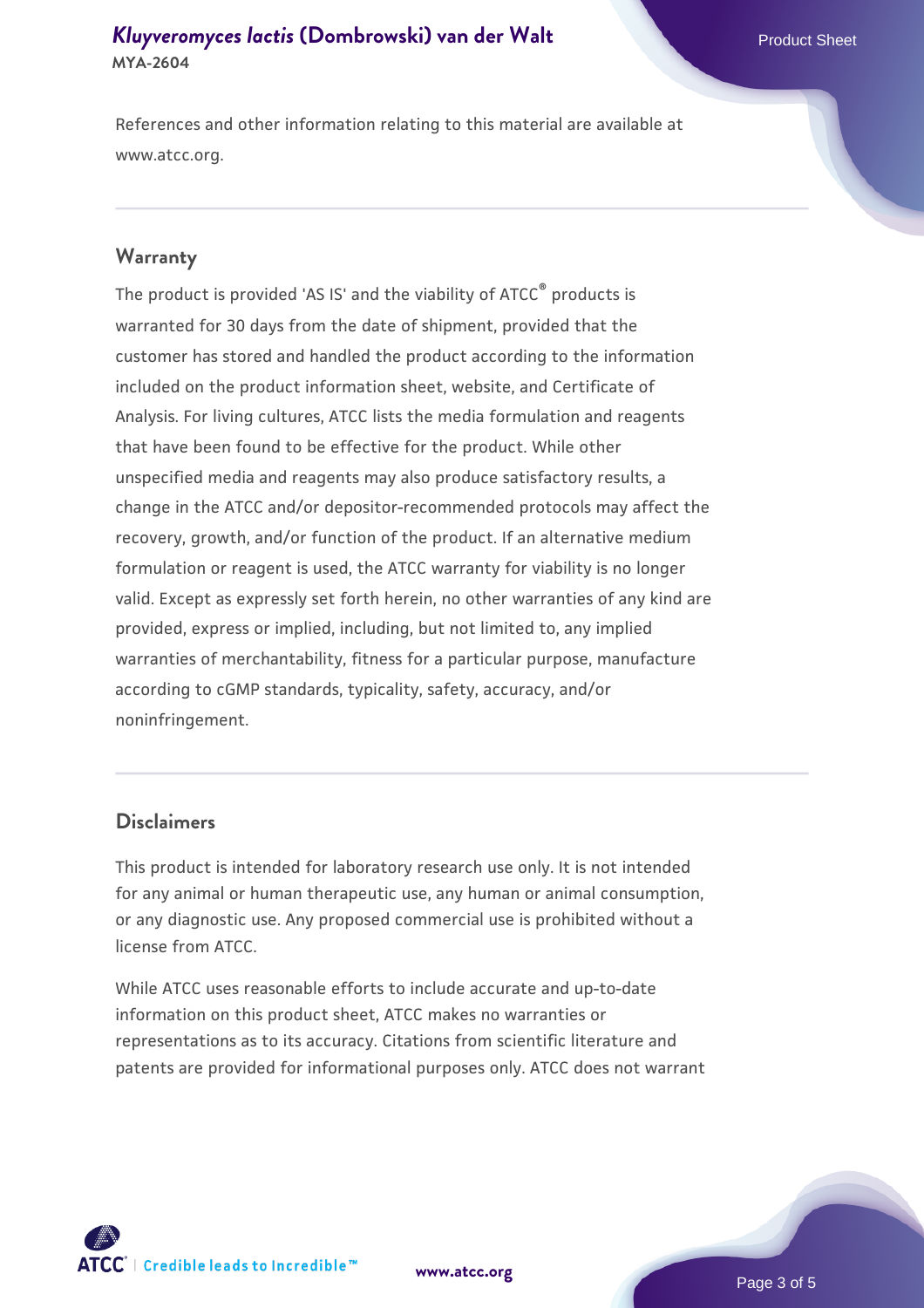### *[Kluyveromyces lactis](https://www.atcc.org/products/mya-2604)* **[\(Dombrowski\) van der Walt](https://www.atcc.org/products/mya-2604)** Product Sheet **MYA-2604**

that such information has been confirmed to be accurate or complete and the customer bears the sole responsibility of confirming the accuracy and completeness of any such information.

This product is sent on the condition that the customer is responsible for and assumes all risk and responsibility in connection with the receipt, handling, storage, disposal, and use of the ATCC product including without limitation taking all appropriate safety and handling precautions to minimize health or environmental risk. As a condition of receiving the material, the customer agrees that any activity undertaken with the ATCC product and any progeny or modifications will be conducted in compliance with all applicable laws, regulations, and guidelines. This product is provided 'AS IS' with no representations or warranties whatsoever except as expressly set forth herein and in no event shall ATCC, its parents, subsidiaries, directors, officers, agents, employees, assigns, successors, and affiliates be liable for indirect, special, incidental, or consequential damages of any kind in connection with or arising out of the customer's use of the product. While reasonable effort is made to ensure authenticity and reliability of materials on deposit, ATCC is not liable for damages arising from the misidentification or misrepresentation of such materials.

Please see the material transfer agreement (MTA) for further details regarding the use of this product. The MTA is available at www.atcc.org.

# **Copyright and Trademark Information**

© ATCC 2021. All rights reserved. ATCC is a registered trademark of the American Type Culture Collection.

#### **Revision**

This information on this document was last updated on 2021-05-20

#### **Contact Information**



**[www.atcc.org](http://www.atcc.org)**

Page 4 of 5